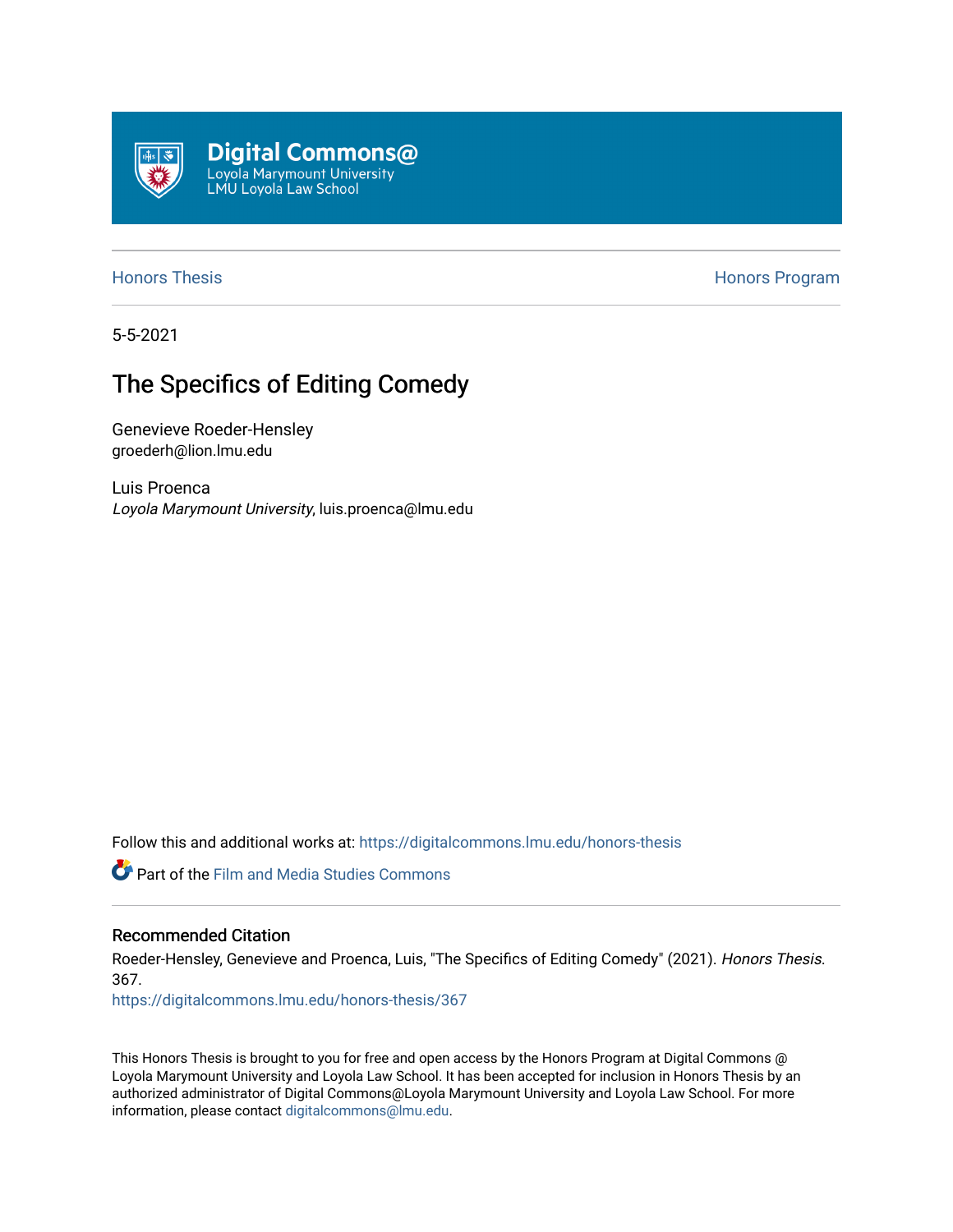

# **The Specifics of Editing Comedy**

A thesis submitted in partial satisfaction

of the requirements of the University Honors Program of Loyola Marymount University

by

## **Genevieve Roeder-Hensley**

**May 5th, 2021**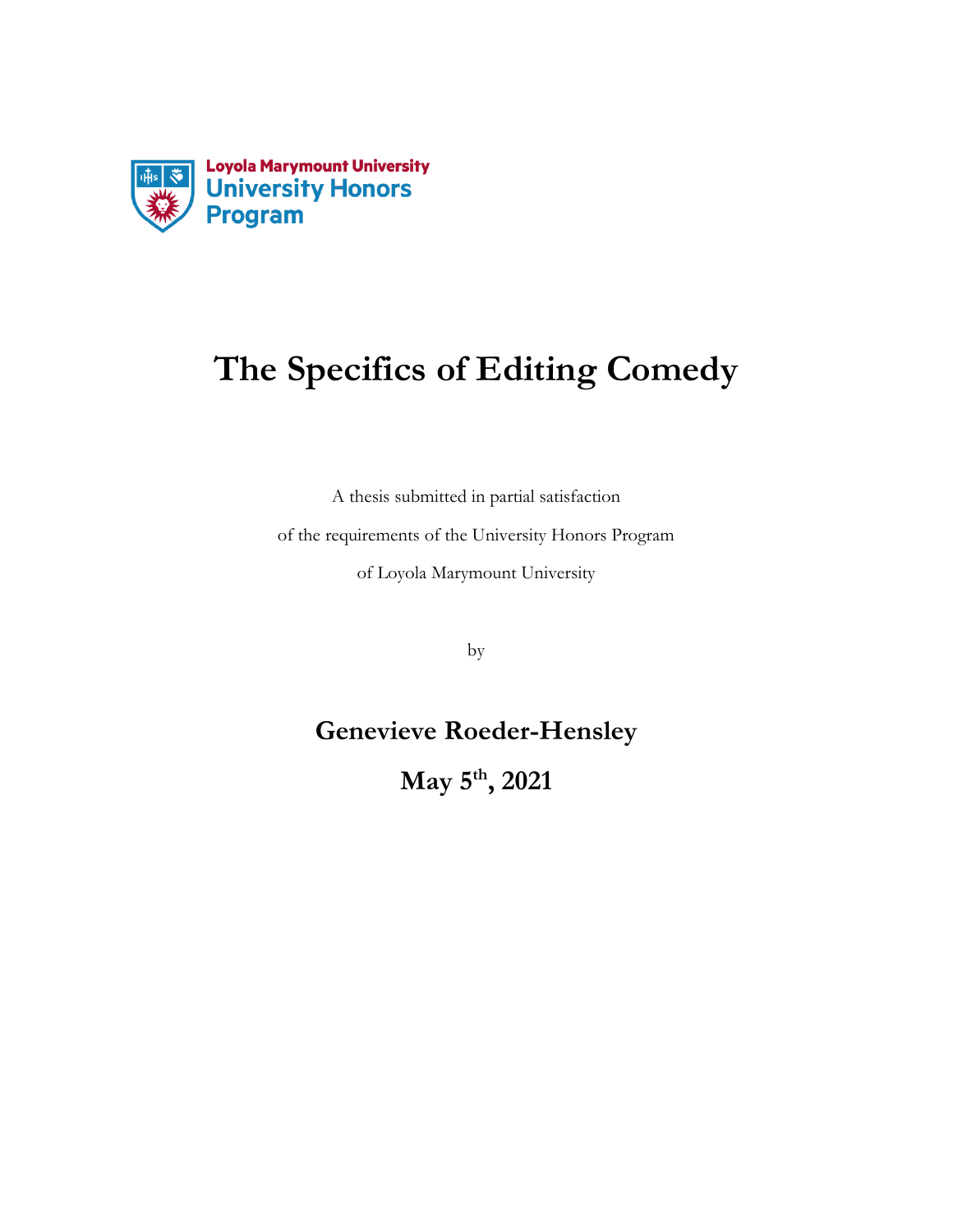Genevieve Roeder-Hensley

PROD 460: Capstone Experience

14 March 2021

Fr. Luis Proenca

#### The Specifics of Editing Comedy

Editing comedy is challenging. Unlike other genres, which can be viewed in different contexts, eliciting different emotions, comedies have one clear goal: be funny. Laughter should flow naturally while watching a comedy, but the success of getting a laugh relies heavily on the editor's diverse and challenging tactics. Comedy falls under many categories, but commonalities exist for how an editor can best approach any project. Over the course of this last semester, I explored how an editor, given comedic material, can present it to create the largest laughs possible, specifically for comedy films. I have heard lectures on the subject, read books and articles, held seven meetings with my mentor Beth Dewey, and conducted interviews with both a comedian and a big-time comedy editor. Also, my mentor assigned independent projects, which lend insights into the dos and donts of the creative post-process. The discovery: editing can make or break a comedy. My paper presents and examines the three topics any comedy editor must understand: what defines comedy, the central importance of pacing, and how applying a variety of film theories and techniques can elicit laughter.

At the core of any successful comedy editing is telling a good story within that genre. That involves understanding comedy's principles, and what characteristics make it successful. In *The Hidden Tools of Comedy,* renowned comedy writer Steve Kaplan defines comedy as "the art of telling the truth about what it is like to be human" (14). The story of comedy is "an ordinary guy or gal struggling against insurmountable odds without many of the required skills and tools with which to win yet never giving up hope" (27). Separating comedy from funny, he states that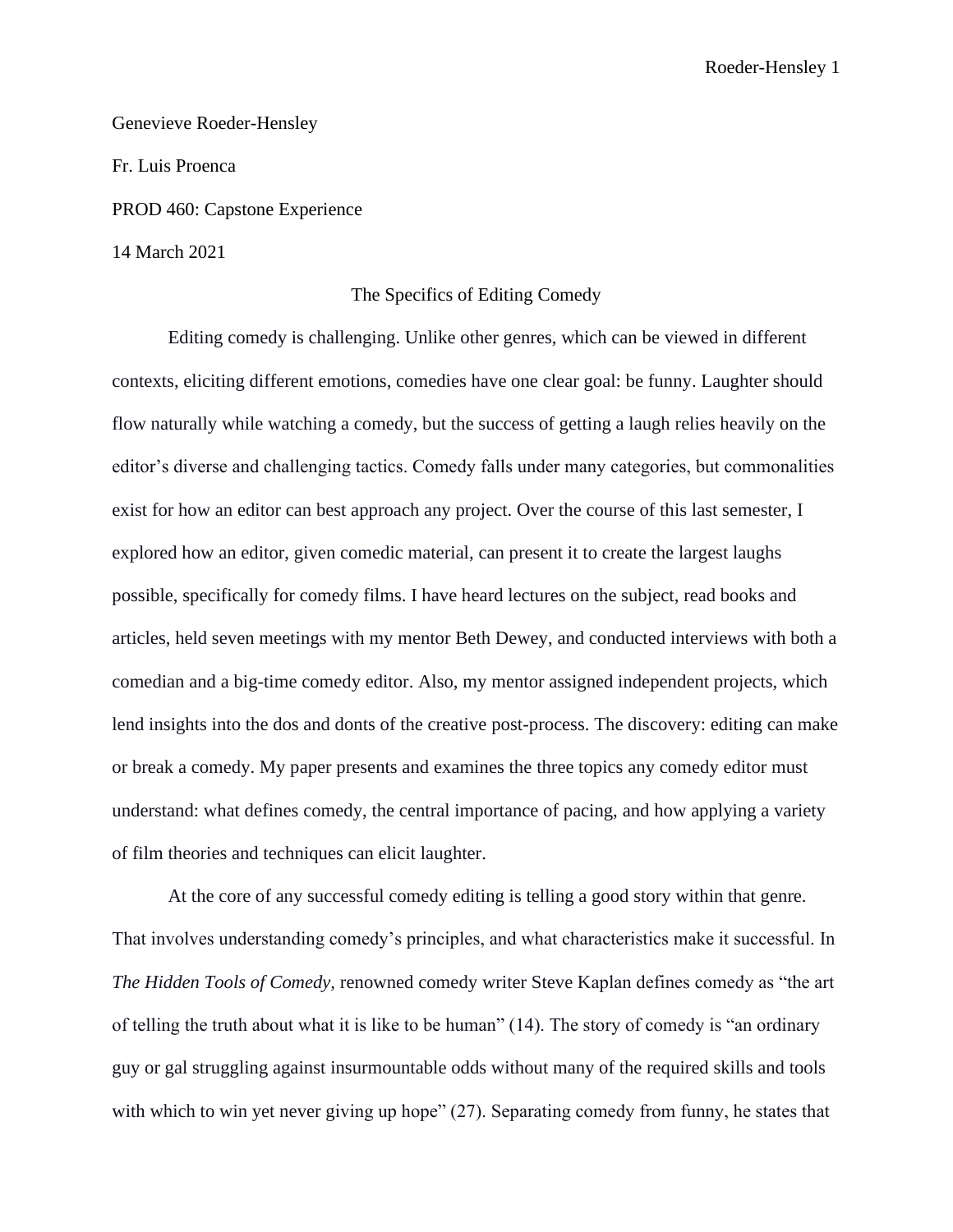"the question of what wins for the character is at the heart of getting past funny to arrive at comedy" (46). This principle applies to all characters and trying to win matters for them rather than winning. Kaplan uses *Groundhog Day* as an example, where Bill Murray's character honestly tries in many different ways to do whatever he considers winning, which at one point is simply ending his life. Comedy editors are gatekeepers of this honesty. No matter how ridiculous the situation, the laughter lies in the honest wants and behavior of a non-hero. Central to this protagonist is their lack of knowledge, for "the more he knows, the less comic he will be" (Kaplan 85). For example, Buddy, in *Elf*, is a quintessential non-hero. Hilarity ensues from the combined application of winning, honesty, and a non-hero's lack of knowledge. As Buddy wanders New York, his focused desire to connect with both his fathers and bring Christmas joy never changes. He does whatever he can to chase his goals despite a complete lack of knowledge on social cues and the modern world. These core concepts of what makes comedy work affect how an editor composes a scene. Choose shots that keep the character consistent and honest, developing time for character relationships. Show moments where they try to win, not simply "funny" moments. Focus on emphasizing the character's lack of skills or knowledge. When looking for an editor, comedian Melinda Hill wants someone "who understands the vision and doesn't assert their agenda but at the same time can contribute great ideas to make the piece stronger and flow better" (Interview 1). Like the writer, the editor is responsible for the story. According to Kaplan, a joke must accomplish four things: "Further the action, define character, deliver a unique view of the world, be compressed" (23). How an editor creates a scene controls how and if they accomplish these goals. Without at least a grasp of what drives comedy at the story level, one will fail.

Understanding what is at the heart of comedy is needed, but editors also require the skill of pacing or developing rhythm. There are universal concepts, such as making "allowances for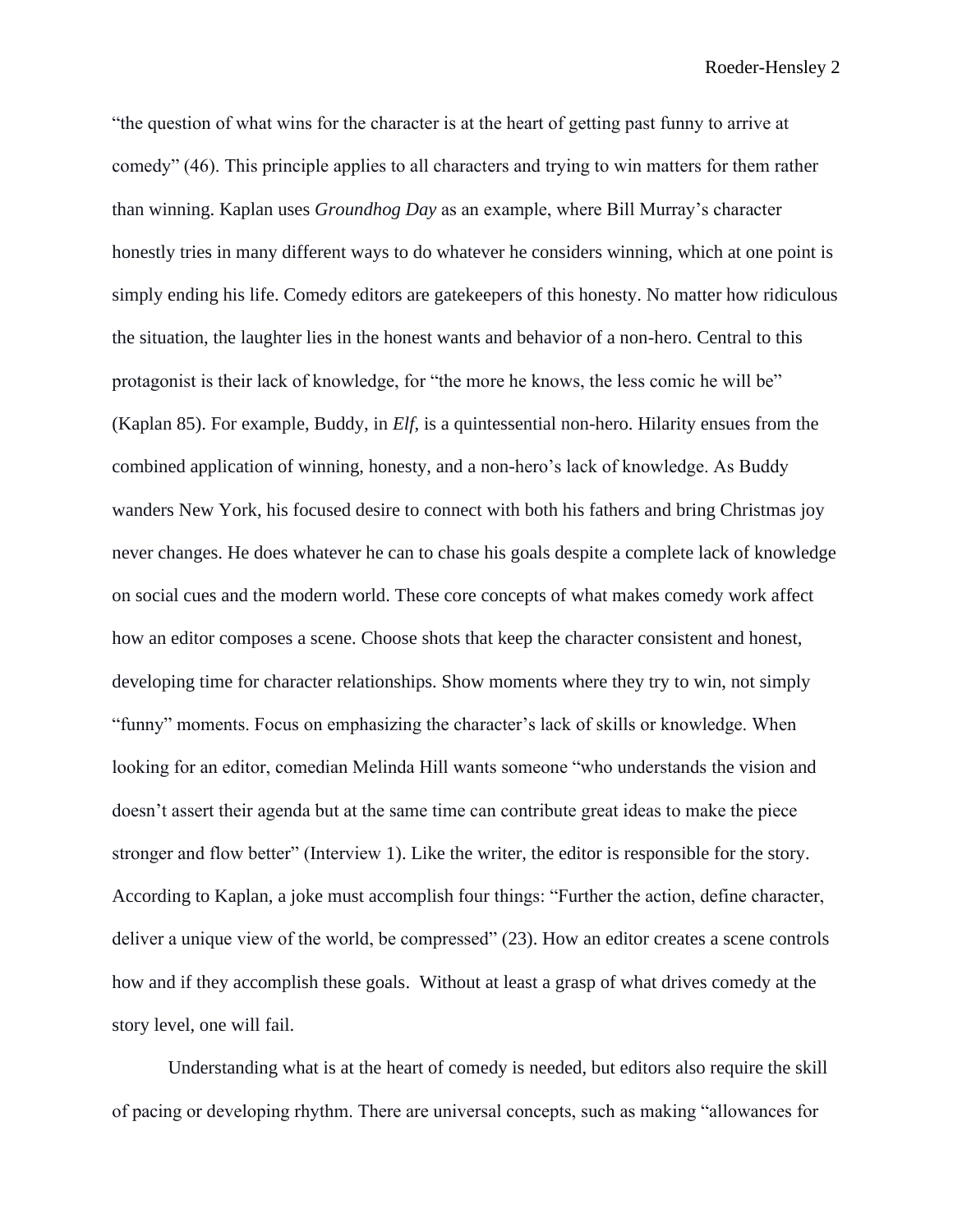the length of the audience's laughter reaction", but it is simultaneously "better to have too many jokes than too few" (Reisz). Packing weaker jokes closer together can condition the audience for laughter. In her book on film rhythm, film scholar Karen Pearlman asserts, "The function of rhythm in film is to create cycles of tension and release". This concept applies to editing jokes. If there is a witty dialogue between characters, perhaps an editor should eliminate space between lines and cut quickly between them to build energy. In "Nacho Libre", there is a scene where Nacho and Senor Ramon clash verbally over the quality of the food. Without J or L cuts, the editor switches between them as they talk with POV shots from each character, building an uneasy tension until the release of the joke, "Do you not realize I have had diarrhea since Easters?" (Nacho). In a complete breakdown of this scene, I also noted that pacing occurs through music, releasing viewers from the tension as it swells in volume and pacing when Nacho slams his pot down and runs off (Nacho Libre Scene). Pacing for an editor is thus necessary for both the development of audio and visuals.

The type of comedy edited also affects pacing. In a character or physical comedy like *Nacho Libre,* the editor should highlight the actors' vocal and physical performances. In *Spy,*  pacing revolves around fast-cuts to align with the physically fast-paced action scene. The editor chooses shots that often show both Melissa McCarthy's character in the front of the plane and action through the doorway behind her to let the audience see two comedic performances at one time. The pacing and comedic success of this scene relies on the repetition of jokes, distributing them fairly evenly amongst shots. The cuts in-between build tension, with the joke as the release, and warn the audience before subsequent incidences that the moment is about to happen again (Spy Scene). Repeating jokes does not always work but done successfully, the audience laughs more each time because the joke is funny and because they know that joke is about to happen again. One of the repeated moments is when Byrne's character is crushed by two dead men. Each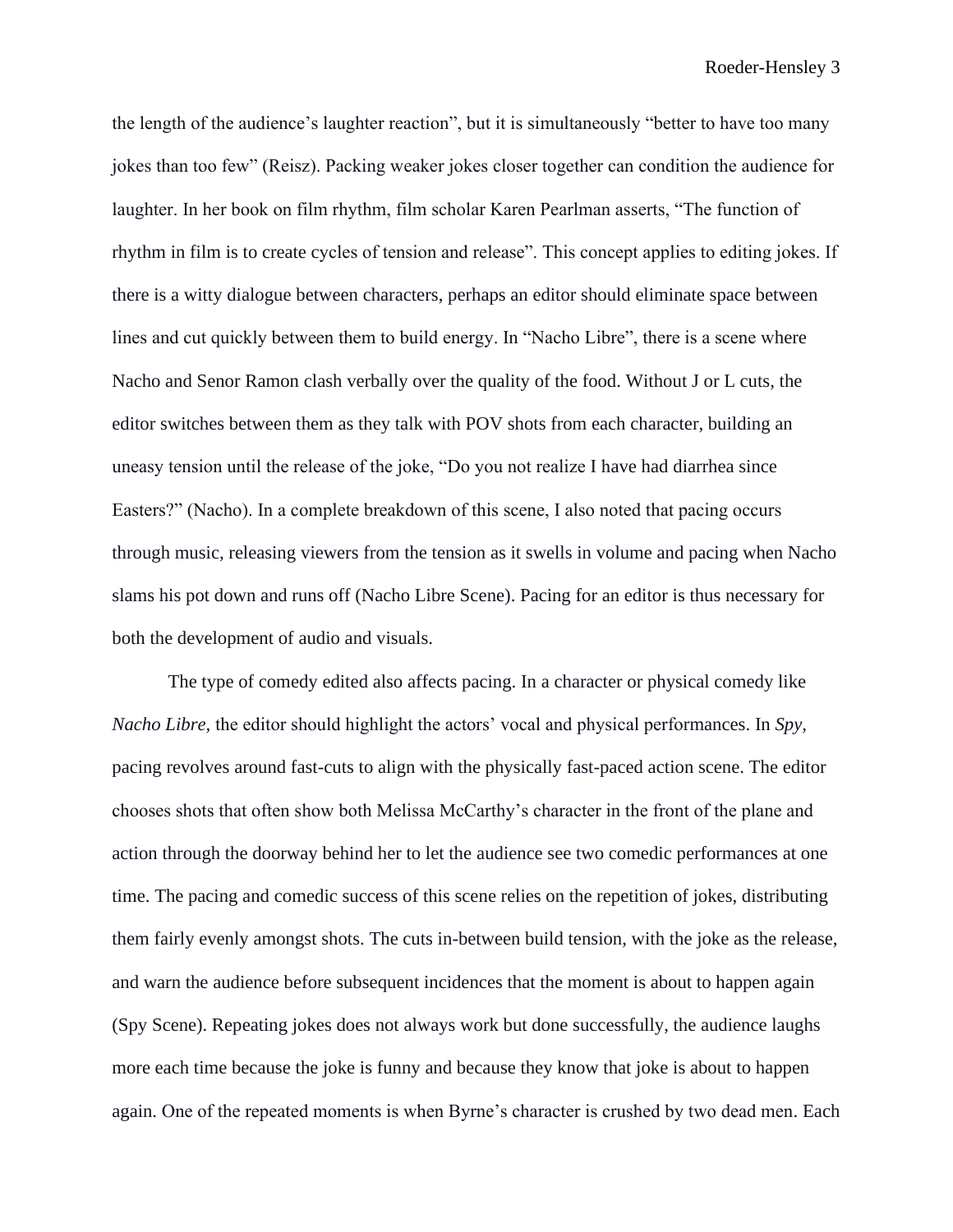time the plane falls, they all float, and when McCarthy's character levels it out, they thump back down. Pearlman emphasizes "the power of rhythm over information". In comedy, how an editor paces physical movement can convey just as much hilarity as the movement itself. Others refer to this more physically focused comedy as "visual comedy", and one scholar notes, "there is, after all, only a very limited number of visual jokes… only through shooting and editing the scene accordingly, does a slapstick situation become really effective" (Reisz). There is no simplistic rule for how a comedy editor should develop pacing. Ultimately, it comes down to the type of comedy, the editor's creativity, and what elements such as physical motion or music best highlight the non-hero's want and attempts to win.

Besides pacing, there are additional techniques and concepts editors can use to draw out more laughs. For instance, Pearlman describes displaying physical comedy as manipulation of "kinesthetic empathy". The idea is that audiences react to what a character goes through, so speeding up occurrences of physical pain for characters makes it seem like they do not feel the event as "bodies on-screen slip through time with very little contact, too little to have an impact" (Pearlman). An example is in the Spy scene, where the shots in which Frederick slams the nonhero into the floor are only a few frames long, demonstrating that one can convey speed through the shot length. Except for instances of extreme perceived pain, editors often attempt to "inspire the gravest and funniest kinesthetic empathy", placing the spectator in the character's action, almost feeling them (Pearlman). Her example is from *Broadcast News,* where a young reporter dramatically dodges a filing cabinet to get a tape to air in 15 seconds. Here, Pearlman explains the empathetic phenomenon as, "although it feels as though it is happening to us, it isn't; it is happening to her and is therefore madly funny". Besides affecting laughter, fast motion when showing pain affects a comedy's morality, suggesting audiences are laughing at movement's exaggeration, rather than at a character's pain. The use of speed can create laughs, but so can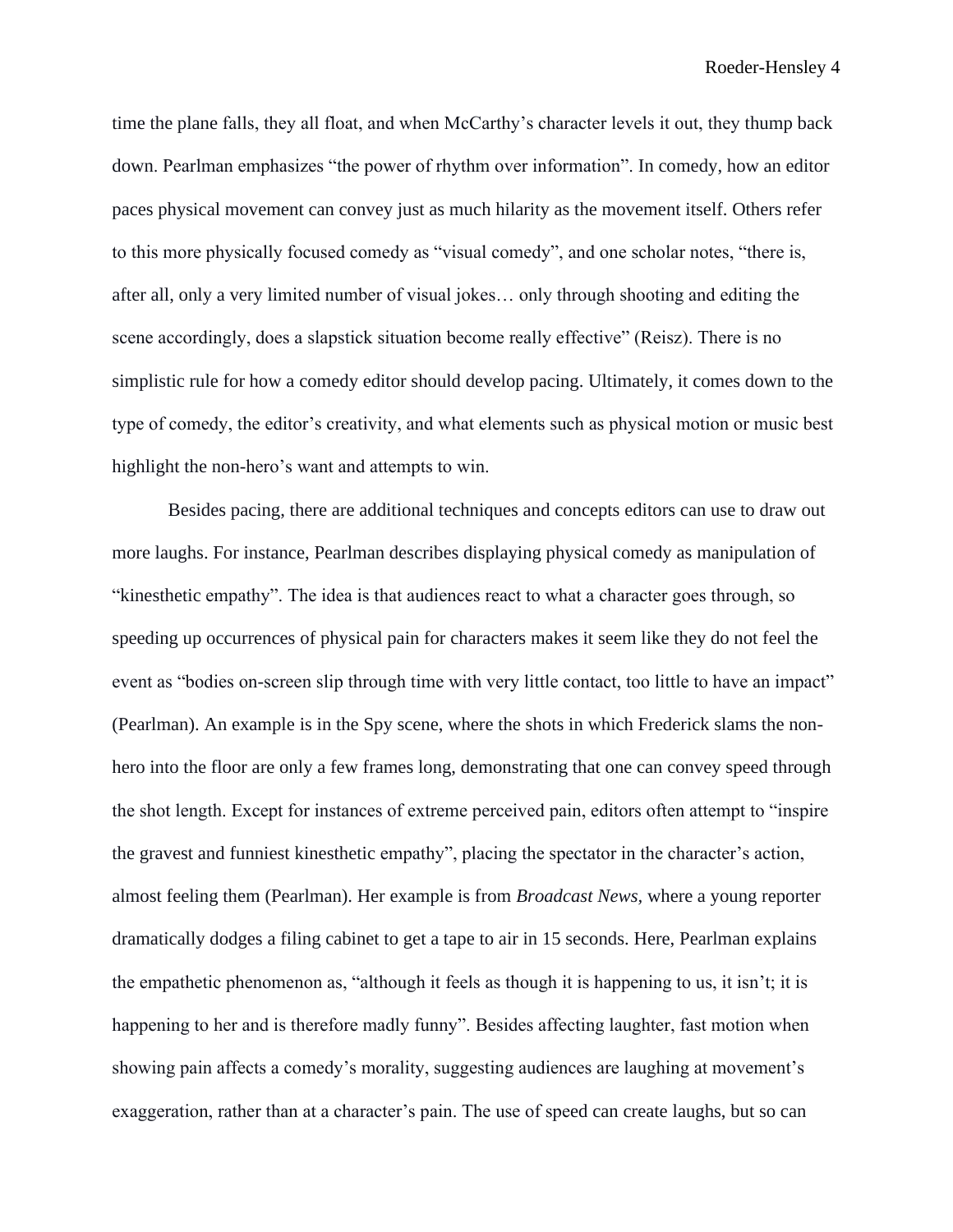discarding continuity. Instead of smooth action, cuts must "each make a separate humorous point in that each shows a new — and funnier — aspect of the same situation." (Reisz). Historically, the overuse of particular transitions in comedy makes them now suggestively avoidable. These include the fade, the iris, and the wipe (Frierson). However, comedies can successfully incorporate these elements if the point is to poke fun at them, such as in *Wayne's World*, when in the final scene, Wayne remarks that they will have to sit and wait for a fade out. Frierson notes of this example how it "is part of a tradition that uses fades, irises, etc. in classic Hollywood comedy." Similarly, the movie *Thicker than Water* mocks the wipe by having a character physically drag one across the screen.

Both examples are also demos of breaking the fourth wall, which "has been a staple of comic performance since 5th century B.C. Athens and is emblematic of the permission comic characters enjoy in comedy" (Kaplan 50). Modern comedies like the two Deadpool films have taken this trope to new heights. One cinematic technique, which both the camera and those in the editing suite can do, is the zoom. Unlike other, more retired comedy traditions, this one lives on and is uniquely common within comedy film and television. Zooms can quickly push in on a facial reaction, a movement, or an object of importance. Zoom outs can also suddenly reveal a character's larger predicament within an environment. In comedy, they can take the place of a cut to an insert, extreme close-up, or extreme wide, instead simply zooming in or out, and often, the reverse within the same shot. Typically, the faster the zoom, the more comedic it is. Although just because zooms are associated currently with comedy, they are not a saving grace. What an editor zooms in on better be comedic by itself, with the zoom only emphasizing what is funny. The "permission" granted within comedy to characters is also granted to editors. They can take risks, address the audience through editing, and highlight the weirdness of characters. It is OK and recommended that things get weird.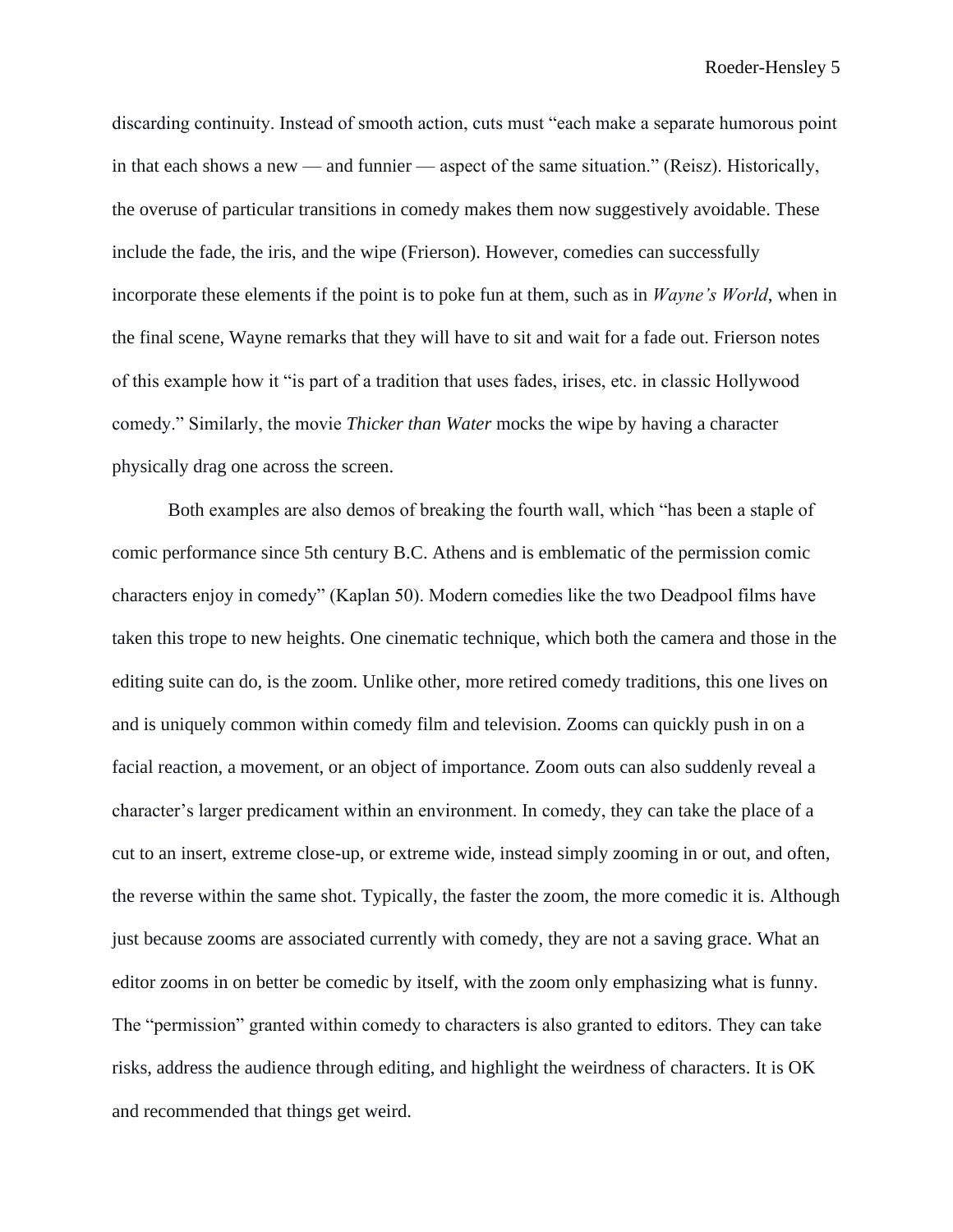Even understanding comedy and trying techniques discussed above, editors still hit roadblocks, where things are simply not funny. When this happens, Hollywood comedy editor Jamie Gross says that she returns first to her three basics: music, jump cuts, and intercuts (Interview 2). Intercuts are especially important in comedy, not just between scenes, but editing back and forth between characters within a scene. Intercuts between characters tie directly with Kaplan's concept of Straight Line/Wavy Line, which is "the idea that comedy isn't us watching somebody do something funny, but rather us watching someone watch someone do something funny" (172). The straight-line character is the one creating and likely unaware of the problem and the wavy line is having to observe and deal with that problem. Each role must "shift from character to character as they take center stage in the emotional story." (Kaplan 188). For editors, this concept means that while shots can switch quickly between characters for comedic effect, the emotional focus should be always on a single character, with one person or scene reacting to the other. If focusing emotionally on someone else, there must be not only comedic motivation but story motivation. A great demonstration of Straight Line/Wavy Line is from *Land of the*  Lost, in the wasteland chase scene when the scientist played by Will Ferrell is chased by two T-Rex. He desperately yells out different recommendations (none of them working for himself) on how his friends can evade the creatures, while they calmly watch from afar. The intercuts are between Will and the friends, each observing his misery and sometimes yelling at him to mock him. In one sequence, they react to his apparent death, only to spot him sprinting off in the distance. These observers provided through intercuts are needed for the comedic effect, serving as the audience's perspective while also delivering their lines to emphasize Will's predicament. At a minimum, they give the protagonist someone to yell laugh-inducing lines towards. A large portion of the comedy originates from watching them watch Will.

Every editor will have their tricks, but Jamie's go tos reemphasize how editors can bring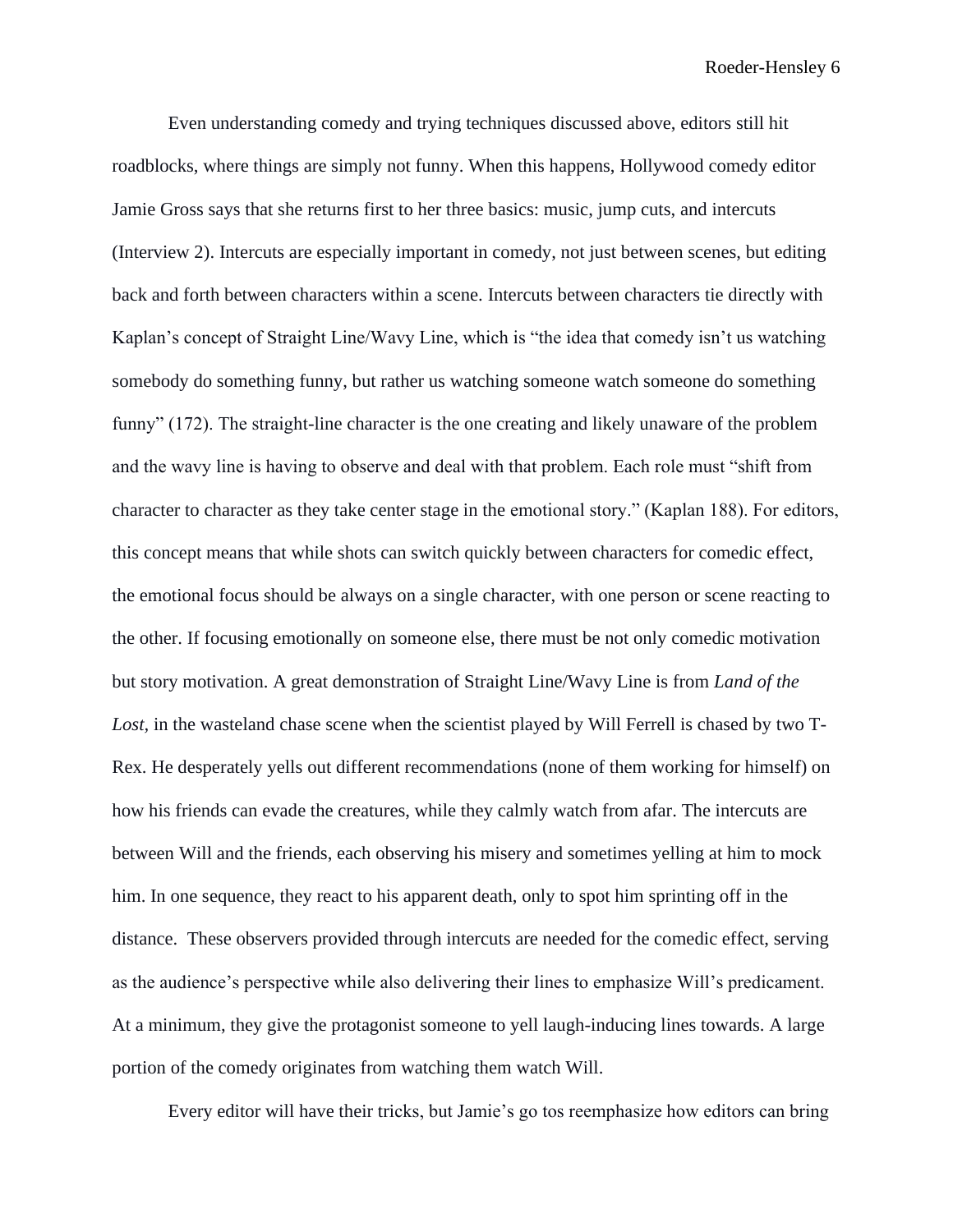in elements like music and use their cutting to take material from funny to hilarious. If an editor does have time, however, some other scene-solving suggestions are to experiment with "shot lengths, expressions, and reactions", "create versions of scenes, varying the position of the shot", and trying different combinations of visual versus verbal action and reaction (Morante). Editing different versions of the same scene is usually standard within comedy, as comedy editor Meagan Costello points out (Interview 3). She calls the process for comedy "editorial boot camp", which takes "extreme diligence and patience and a real love of editing". Meagan has also observed how due to the demand for cuts, "there are a minimum of two lead editors and sometimes up to five editors cutting concurrently to keep pace" (Interview 3). A more technical standard for comedy editing is "the mandatory inclusion of Script Sync due to the frequent improvisation". Oftentimes, editors like Jamie and Meagan ultimately "run out of time and cannot go any further" (Interview 2).

Outside of all the theoretical and technical jargon of comedy, my research has reminded me that it still is a job with a deadline, and so nothing can be perfect. One must quickly "go inward and trust your gut" (Interview 1). Deadlines necessitate knowledge of comedy history, types, and editing techniques, as this body of information is crucial for editing, acting as a wealth of resources. In the end, "The freedom and curse of comedy is that a joke is so subjective" (Interview 2). What is funny to one person will not be to someone else. Editing comedy takes special knowledge and talent in timing, but it will never work for everyone. Since "the editor is the film's first audience" (Pearlman), the least an editor can do is use what they know to make themselves laugh. By understanding the definition of comedy, pacing, and a multitude of other editing techniques and theories, one should have a stable foundation from which to start.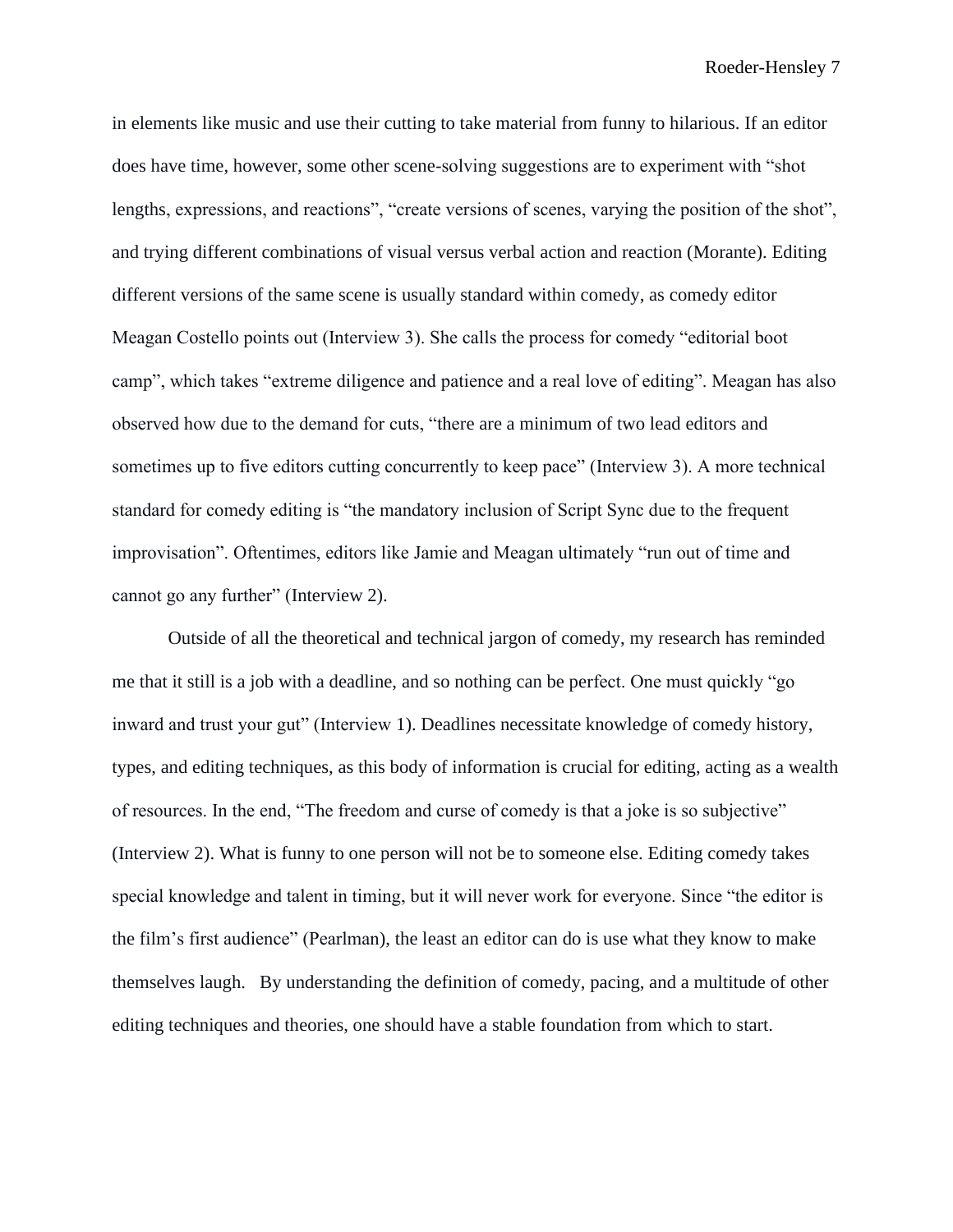### Works Cited

Frierson, Michael. Film and Video Editing Theory : How Editing Creates Meaning. Routledge, 2018. EBSCOhost, search.ebscohost.com/login.aspx?direct=true&db=cat08516a&AN =hlec.b5070129&site=eds-live&scope=site.

"Interview 1 with Melinda Hill Notes". Already posted in Brightspace 460-02

"Interview 2 with Jamie Gross Notes". Already posted in Brightspace 460-02

"Interview 3 with Meagan Costello Notes". Already posted in Brightspace 460-02

- Kaplan, Steve. The Hidden Tools of Comedy: The Serious Business of Being Funny. Illustrated Edition ed., Michael Wiese Productions, 2013.
- Morante, Morales & Fernando, Luis. Editing and Montage in International Film and Video : Theory and Technique. Routledge, Taylor & Francis Group, 2017. EBSCOhost, search.ebscohost.com/login.aspx?direct=true&db=cat08516a&AN=hlec.b5066284&site= eds-live&scope=site.

*Nacho Libre.* Dir. Jarod Hess. Paramount, 2006. Film

- "Nacho Libre Scene Breakdown." Roeder-Hensley, Genevieve. In Tumblr post "Third Mentor Meeting, as well as uploaded to Brightspace with paper. https://460blog.tumblr.com/
- Pearlman, Karen. Cutting Rhythms : Intuitive Film Editing. Second edition., Focal Press, 2016. EBSCOhost, search.ebscohost.com/login.aspx?direct=true&db=cat08516a&AN=hlec. b5062966&site=eds-live&scope=site.
- Reisz, Karel, and Gavin Millar. The Technique of Film Editing. 2nd ed., Reissued., Focal Press, 2010. EBSCOhost, search.ebscohost.com/login.aspx?direct=true&db=cat08516a&AN= hlec.b5041987&site=eds-live&scope=site.

"Spy Scene Breakdown." Roeder-Hensley, Genevieve. In Tumblr post "Sixth Mentor Meeting